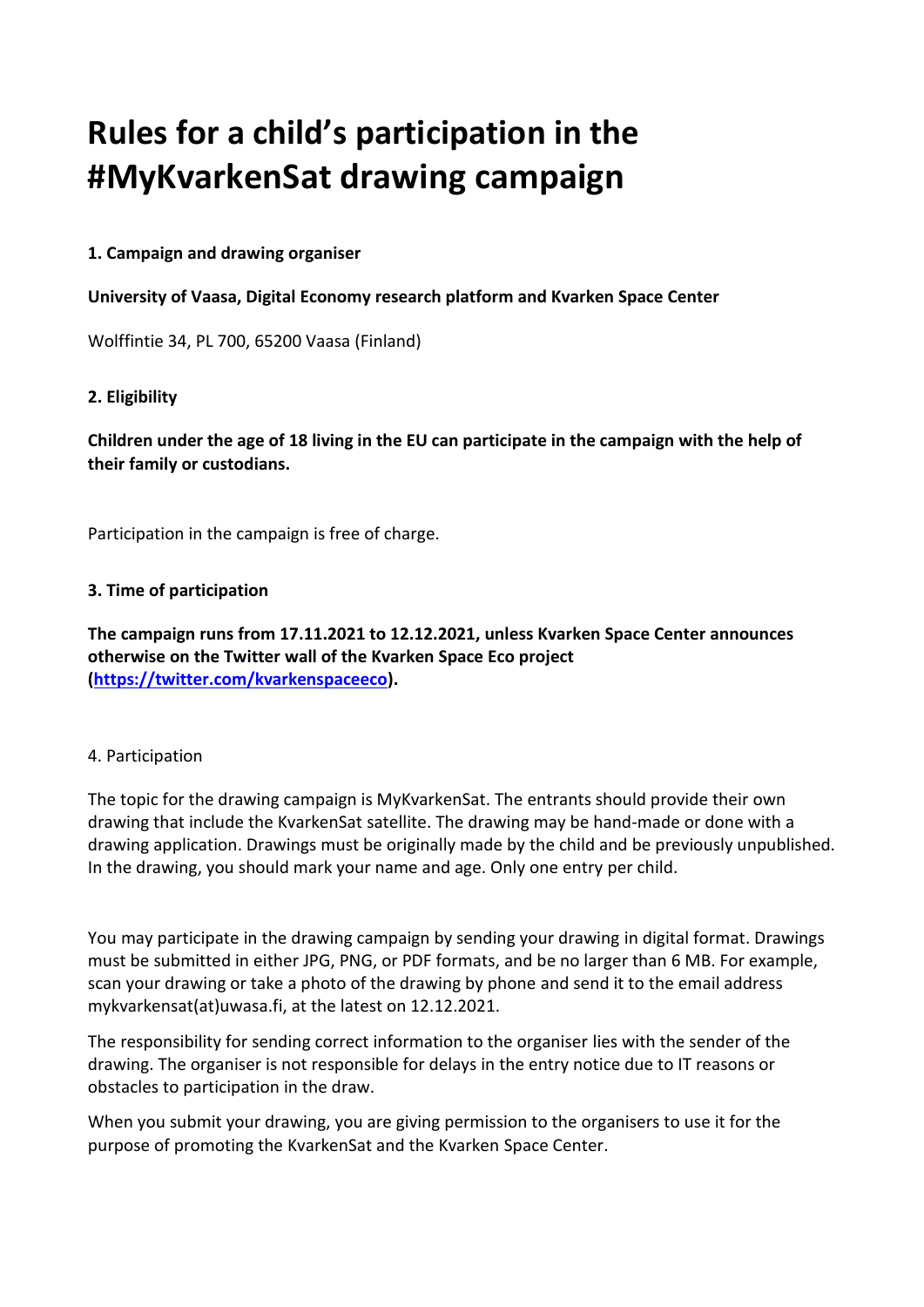Entries must not harm any third-party rights. The drawing must be suitable for publication (i.e., may not be obscene or indecent), may not harm any copyrighted work owned and/or controlled by third parties (collectively "Prohibited Material"). The drawings containing false information, prohibited material or inappropriate content, as determined by the organizer in its sole discretion, may be disqualified from the campaign.

### **5. Usage of drawings**

The drawings will be launched to space on-board our KvarkenSat satellite. By participating, you agree that your drawing might be used in the @KvarkenSpaceEco Twitter account as part of campaign posts.

#### **6. Prize and draw**

For each of the three age groups, a single prize will be randomly selected from participants that have submitted a drawing that included their name and age.

#### Age groups

5 years and under

6 to 12 years

13 to 17 years

The single winner per group will be drawn on the 14<sup>th</sup> of December 2021.

#### The Prizes

5 years and under: LEGO Mickey Mouse and Minnie Mouse Space Rocket 10774

6 to 12 years: LEGO Deep Space Rocket and Launch Control 60228

13 to 17 years: LEGO NASA Apollo Saturn V 92176

All digitized drawings will be launched into space on-board our KvarkenSat satellite (www.kvarkenspacecenter.org).

Three participants selected for prizes will be notified directly by email and are required to provide contact details in order to receive their prize.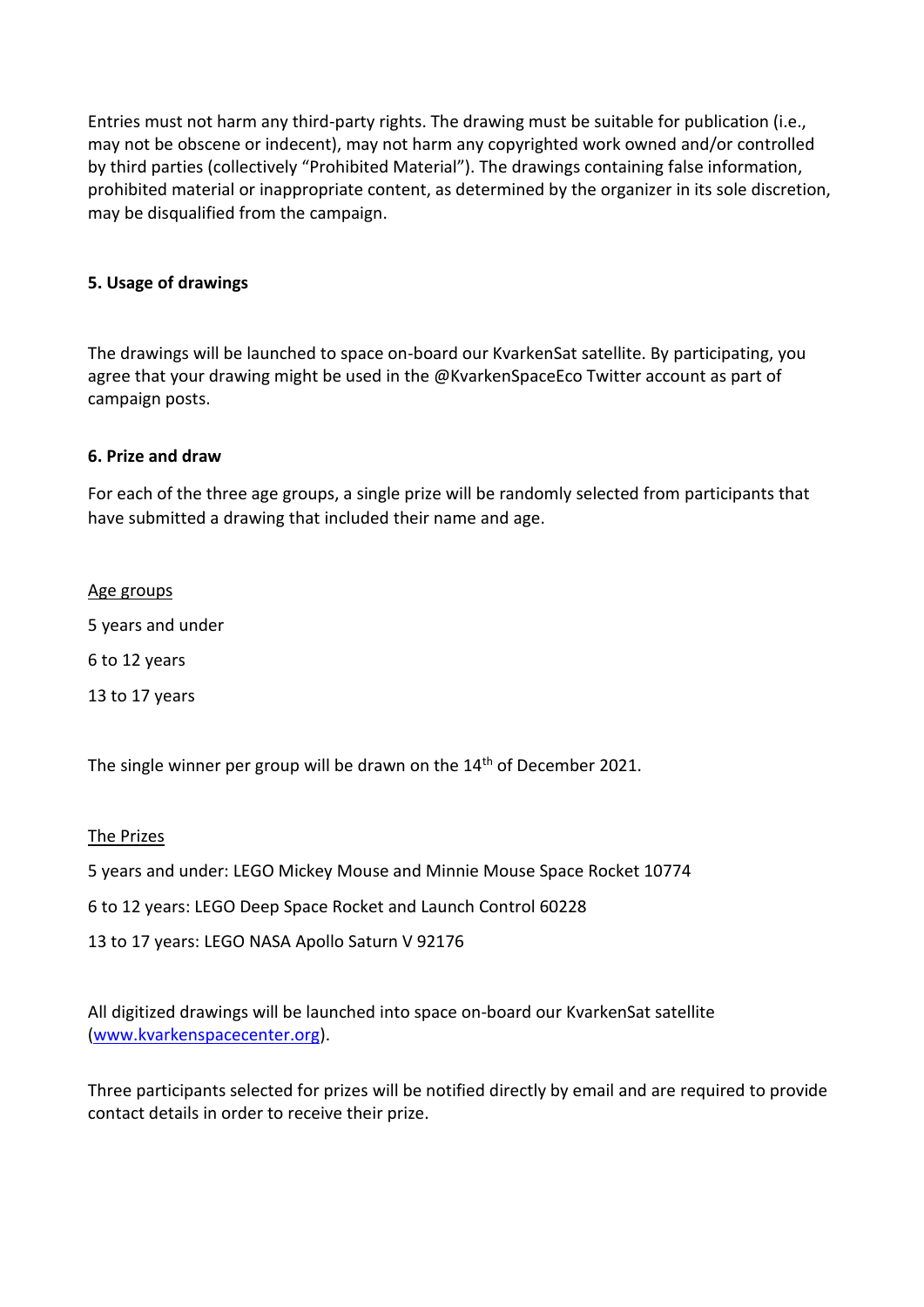The prizes are non-transferable. The prizes may not be redeemed for cash. If the winner is not reached within three (3) business days of the notification, a new winner will be drawn. If, despite reasonable efforts, a potential winner does not respond, such potential winner will forfeit their prize and an alternate winner will be randomly chosen. If any potential prize winner is found to be ineligible or has not complied with these competition rules or declines the prize for any reason prior to award, such prize will be forfeited, and an alternate prize winner will be selected.

If the prize is returned to the organiser due to the participants incorrect contact information or other delivery obstacle independent of the organizer, the winner will lose the prize. The prize will not be reimbursed by the organiser if the entrant has provided an incorrect name, address, telephone number or email address or is unclear, open to interpretation, or the winner does not redeem the prize by the deadline, or the prize cannot be delivered to the winner for any reason beyond the control of the organiser.

Participants and winners will be responsible for any other costs associated with the draw, prize receipt or use. The organizer of the drawing campaign is not responsible if the prize is misused. Receivers of the prizes and their family or custody are responsible to follow the age recommendations of prize.

## 6. Responsibility of the organiser

By participating in the draw, the entrant agrees that the organiser or the partners of the lottery will not be liable to the participants or winner for any costs, damages or other consequences that may arise from participation in the draw, the prize, the presentation of the prize or the use of the prize. The prizes will be awarded as is and the organiser is not responsible for the content or activities of the prizes.

The draw organiser and the technical operator of the draw are not responsible for problems caused by third parties, such as a problem with the public Internet connection, problems caused by the security system or anti-virus software of the draw or intentional or unintentional harmful behaviour of the lottery.

## 7. Processing of personal data

Personal data provided in connection with participation in the campaign will be processed in accordance with the GDPR. The campaign and draw organiser do not save or use personal data for any purpose other than the drawing campaign.

All personal data will be deleted after delivery of prizes and communications related to draw (e.g., communications afterwards draw).

#### 8. Twitter

By participating you agree that your drawing might be used in the @KvarkenSpaceEco Twitter